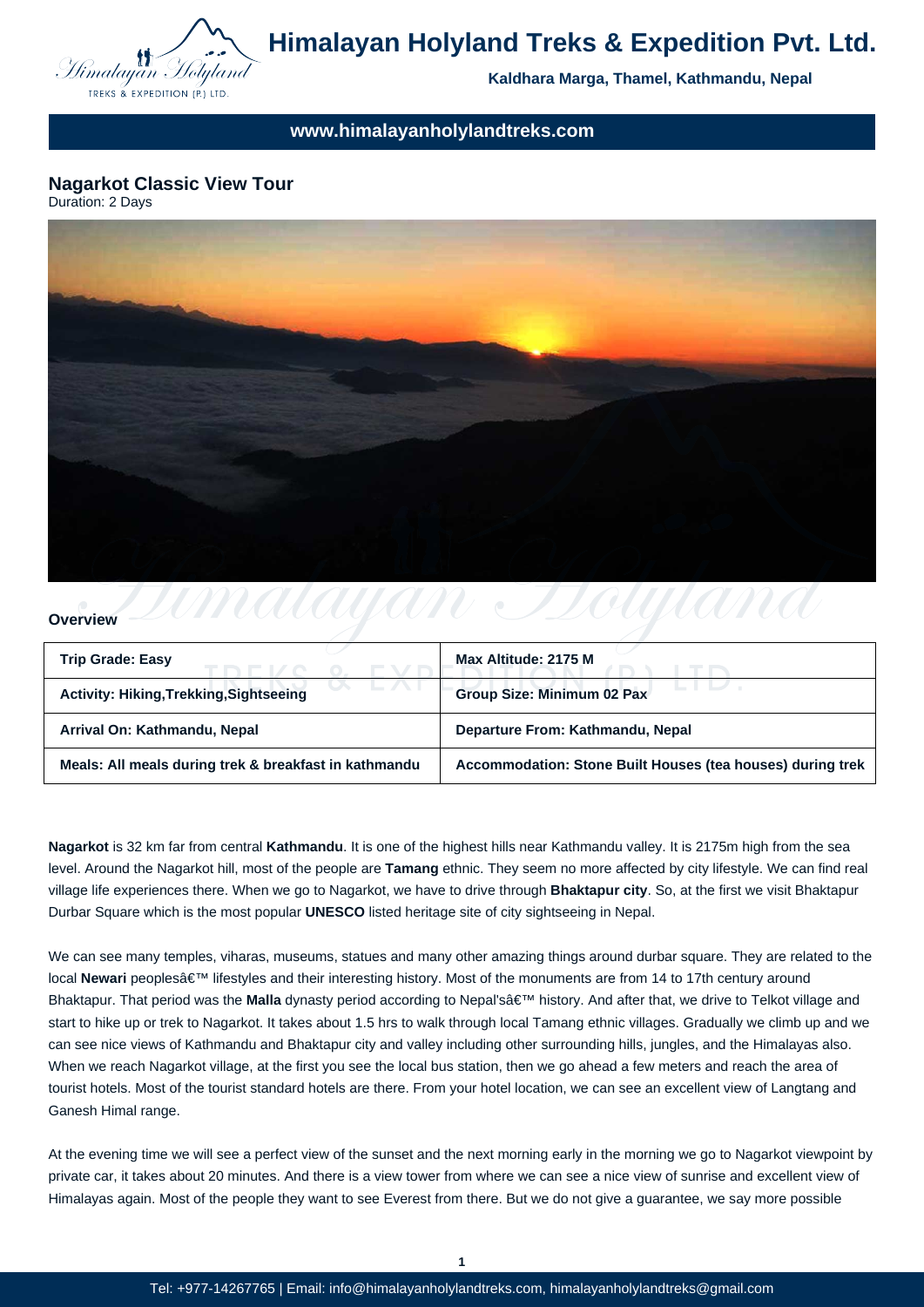

**Himalayan Holyland Treks & Expedition Pvt. Ltd.**

**Kaldhara Marga, Thamel, Kathmandu, Nepal**

ityk

# **www.himalayanholylandtreks.com**

because of the weather. Another thing is it's really far from here. That's why we do not see clearly the Everest. But we see many other mountains from here during the time of sunset.

After the delicious breakfast, we walk down to the southern ridge to get to the **Changunarayan** temple. It is about 13 km passing through the pine trees and the settlement of Tamang Ethnic community can be visited on the way. Locals may say you Lhasso as it is same to Namaste in their language. While walking through the pine trees after Telkot, we might see people coming with pine leaves or grasses hill like  $\hat{A}$  the bamboo basket and normally there are people grazing their goats too. Then we reach the famous Vishnu temple, Changunarayan. The temple premise is full of old stone statues which are the masterpieces. Then we will back to Kathmandu by private car.

There are different trails from Nagarkot for the hikers. Dhulikhel is about 18 km on the eastern ridge from Nagarkot and through the panoramic landscape and local villages. If taken to the north-west side, the trail takes us to **Chisapani** which is also very famous trekking trail. So depending upon the interest and the days, hikers have multiple choice. It will be 2 to 7 days around Kathmandu valley.

Himalayan H

**TREKS & EXPEDI** 

**2**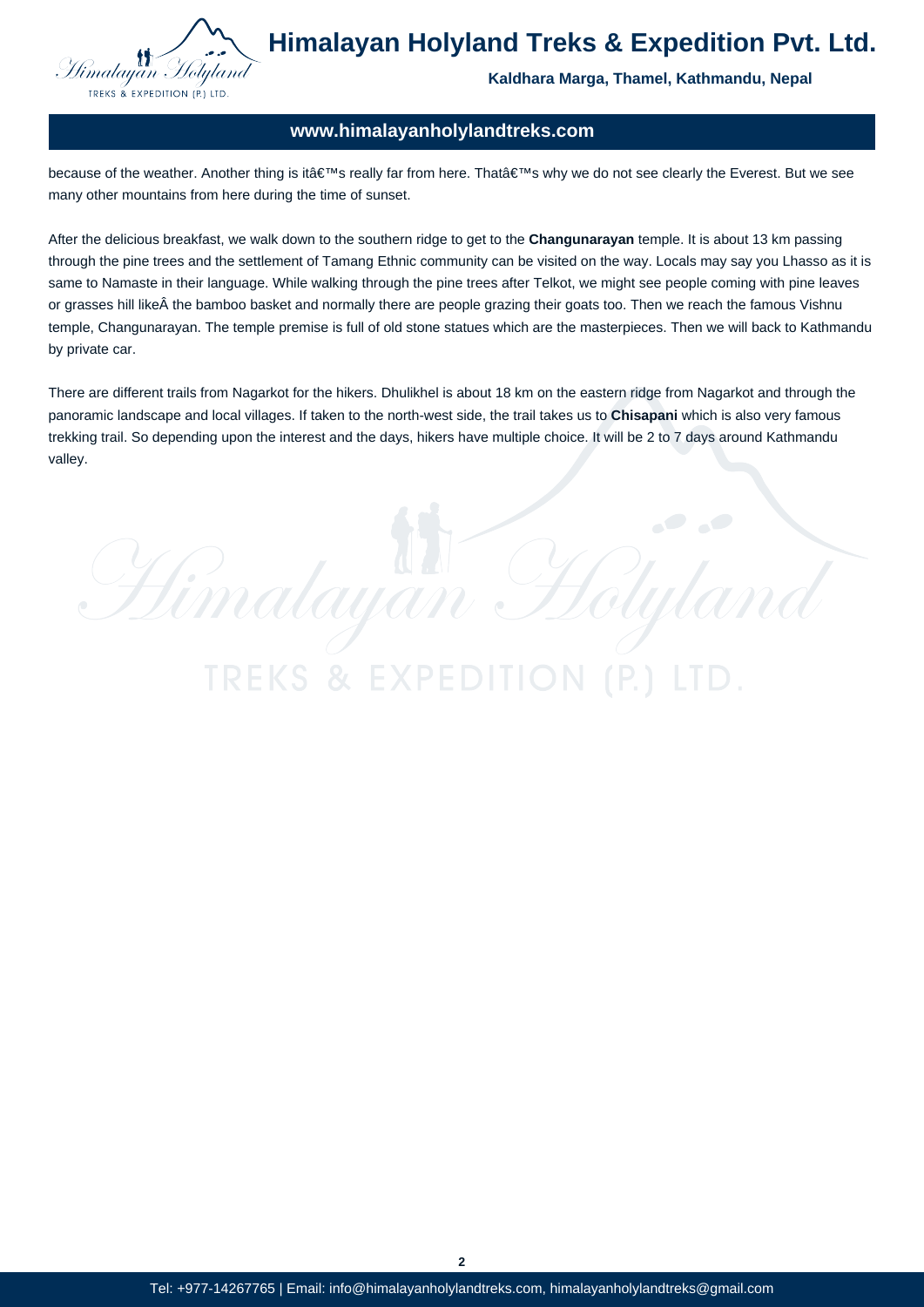

**Kaldhara Marga, Thamel, Kathmandu, Nepal**

# **www.himalayanholylandtreks.com**

#### **Itinerary**

#### **Kathmandu-Bhaktapur city tour and drive to Nagarkot.**

After your breakfast, we start our tour visiting ancient city Bhaktapur, known as the city of the devotee. It is located at 14 km Northeast of Kathmandu city which is full of old wooden carving and temples made of red bricks. We will begin from the center palace square to see the important temples, palace and statues. The statues of Bhairava and Ugrachandi near the main entrance are magnificent where the 55 windows palaces full of wooden carving attract us to approach immediately near the golden gate. After this, we walk to Potter square through the small alley with the beautiful small souvenir shops. We can see the oven and handmade pottery or even you can try yourself. Then move to Taumadi Square to see the 5 stores Siddhi Laxmi or Panchtale temple and beautiful Bhairave temple. We will go to Nagarkot after visiting the Dattatreya square which is the very old part of Bhaktapur and origin of wooden carving is considered this place.

 Since Nagarkot is a place for the view of the Himalayas and the sunrise and sunset, we will enjoy the sunset view and walk a bit. Enjoying the dinner, we will wait for the morning sunrise view.

#### **Nagarkot-Changunarayan hiking -Back to Kathmandu by drive.**

The early morning is so nice to get up here in Nagarkot so that we can enjoy the view before the sunrise and the changes of color of the mountains with the sun. Enjoying with good photos, we will have breakfast and get prepared to hike down to Changunarayan. The first part of our hiking will be down to the Telkot passing the Tamang ethnic villages and the fields. We pass the motorway from time to time then upon reaching Telkot, we start walking through the pine trees. It is really calm and serene walking, the beginning few time is slightly climb up then it is flat. We may meet some hikers coming from Changunarayan and might see the people grazing the cattle. Then we reach Changunarayan temple, it on a small hillock with the Newari houses. The work of wooden carving can be seen there while some painters can be seen working hard on the canvass to preserve the old Thanka paintings. After visiting this old Vishnu temple and taking little bit time there, we wrap up our visit to get back to Kathmandu with beautiful memories and sharing the short hiking experience with our team.

Â

**3**